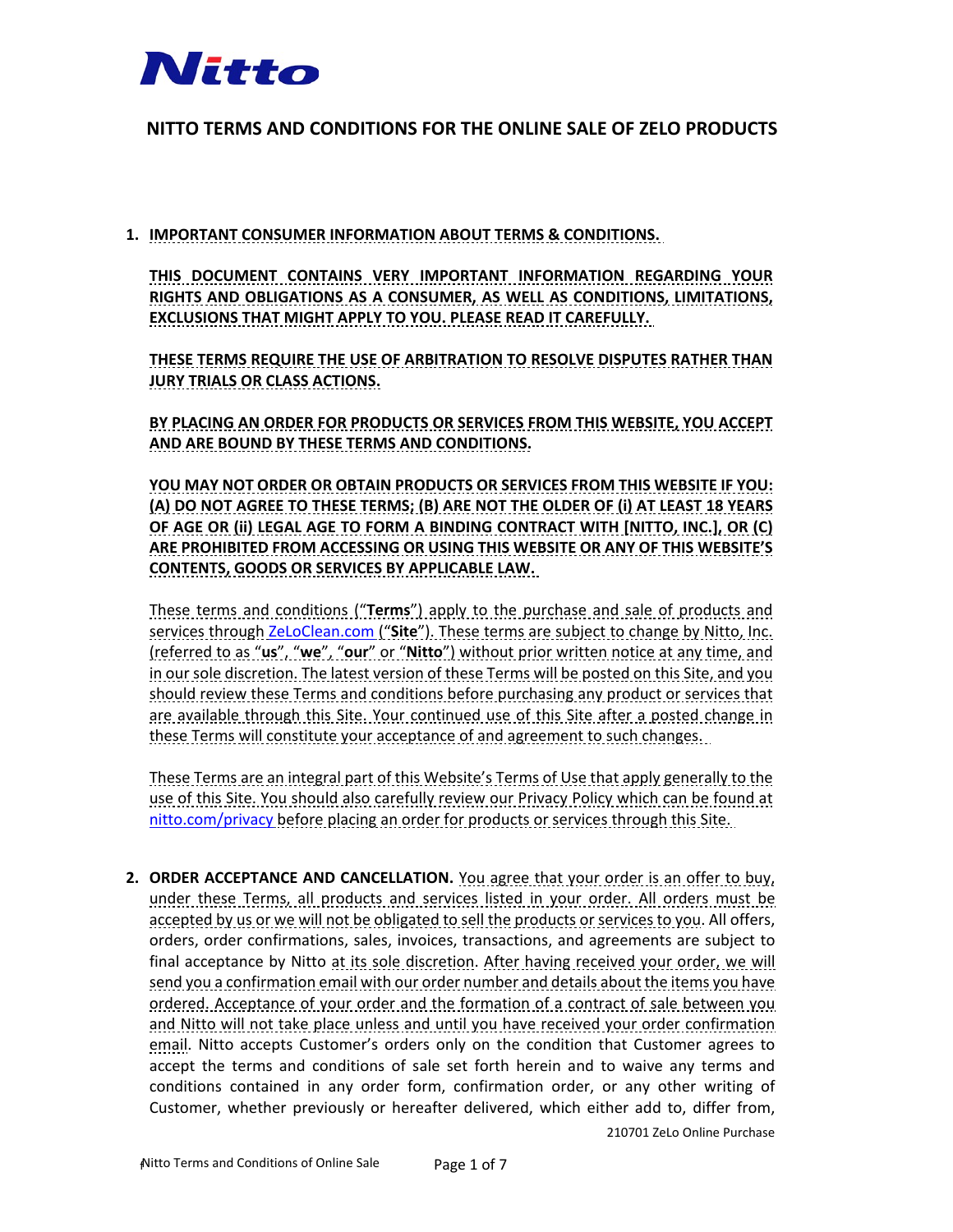

modify, conflict with, or are otherwise inconsistent with any term or condition herein. You will have the option to cancel your order at any time before we have sent your order confirmation email by calling our Customer Service Department at 1 (800) 755-8273. Furthermore, any additional or different terms in the Customer's forms are hereby deemed to be material alterations and notice of objection and rejection to them is hereby given. This agreement supersedes any inconsistent terms and conditions in any documentation submitted by Customer to Nitto.

### **3. SHIPMENT POLICY.**

- **A. Delivery**. We will arrange for the shipment of the products to you. Please check the individual product page for specific delivery options. Shipping and delivery dates are estimates only and cannot be guaranteed. Once Nitto ships your order, the order becomes the responsibility of the package carrier. We are not liable for missing or stolen packages. Production delivery schedules quoted are based on lead times in effect on the date of a quotation. Nitto's actual delivery commitment will be based on lead times in effect on the date of order acceptance. We are not liable for any delays in shipment.
- **B. Shipping Costs and Terms/Risk of Loss**. You will pay all shipping and handling charges specified during the order process. Purchases from Nitto may take up to twenty-four (24) hours to process. It is your responsibility to account for weekends, holidays and hours of operation for your selected carrier when selecting a shipping method at checkout. Title and risk of loss pass to you once Nitto ships your order. All shipments will be FCA Shipping Point of Nitto unless otherwise agreed upon between Nitto and customer in writing. Whenever a Customer is a North American company, the sale is a domestic sale, and, in the event of any subsequent export, Customer shall be solely responsible for U.S. export clearance and all export formalities, including, but not limited to, compliance with Section 16, notwithstanding any other terms of sale.
- **4. MONEY BACK GUARANTY.** We take pride in our ZeLo products, and we hope that you enjoy them as much as we do. We also value our customers. That's why Nitto offers a thirty (30) day money back guarantee on all purchases of ZeLo tape products. If you are not satisfied with the product *for any reason,* you may return the unused portion of the product to Nitto within thirty (30) days your receipt of the following the procedure set forth in Section 8, for a full refund of the purchase price (less shipping and handling charges).
	- **A.** Except for any product designated on the Site as non-returnable, we will accept a return of the product(s) for a refund of your purchase price less the original shipping and handling costs, provided that such return is made within thirty (30) days of delivery, and provided that such products are returned in their original condition.

# **5. LIMITED WARRANTY**.

**A.** In addition to the money back guarantee, Nitto represents and warrants, for a period of one (1) year from the date of delivery ("**Warranty Period**"), that products sold to the Customer hereunder will be free of defects in workmanship and material. We also warrant that during the one (1) year Warranty Period

210701 ZeLo Online Purchase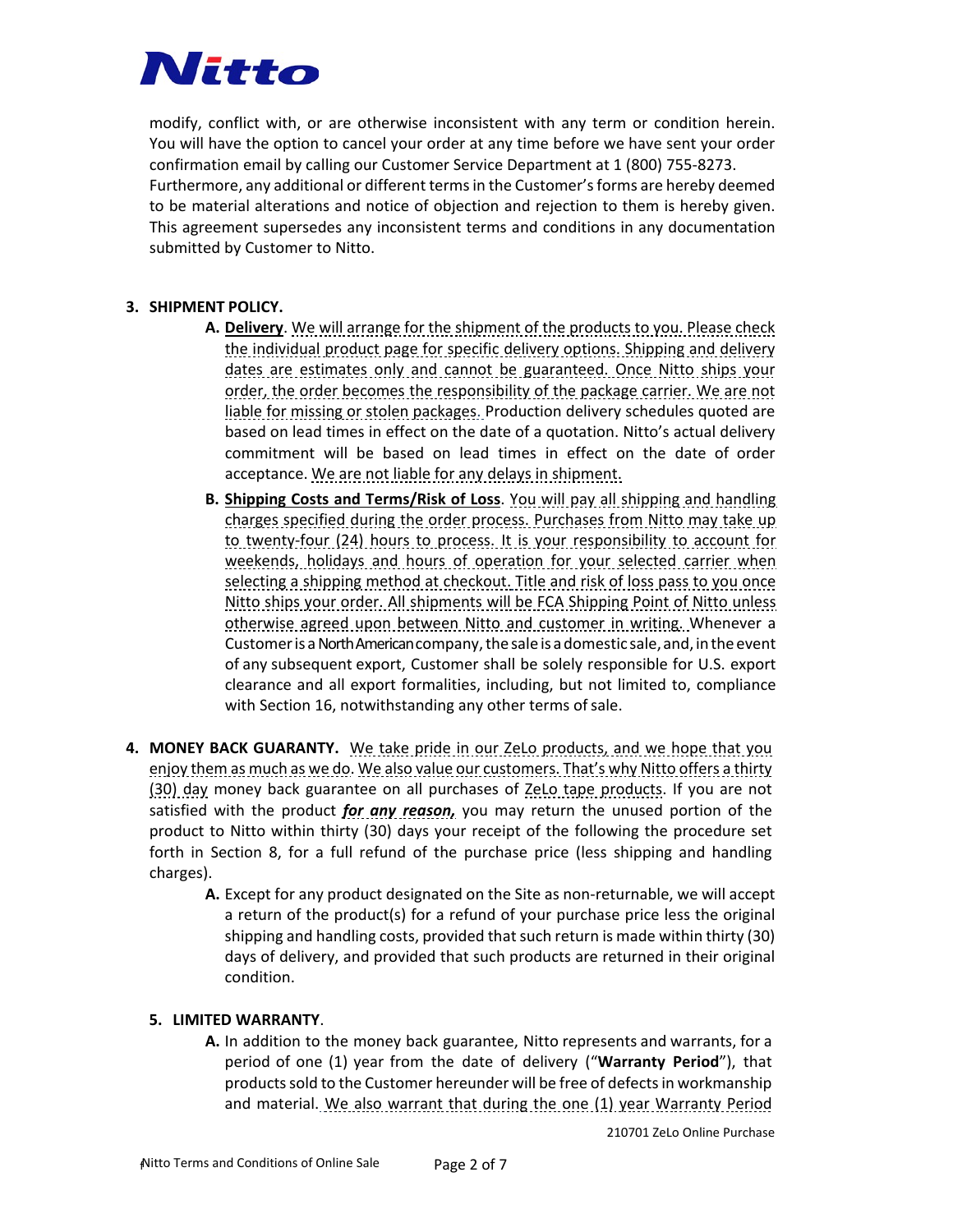

from the date of delivery, the services purchased from this Site will be performed in a workmanlike manner and in accordance with generally recognized industry standards for similar services.

- **B.** With respect to any defective product during the Warranty Period, Nitto, at its sole option and discretion, will either (i) replace such product (or the defective part) free of charge; or (ii) refund the purchase price of such product). We will also pay for shipping and handling fees to return the replacement product to you if we elect to replace the defective product.
- **C.** This Limited Warranty will apply only if you have (i) notified Nitto in writing about any defect in the product; (ii) described the defect in reasonable detail; (iii) within two (2) weeks after you discover the defect or should have reasonably discovered the defect; and (iv) followed the procedure for requesting a remedy as set forth in Section 8.
- **D.** This Limited Warranty does not extend to the following: (i) products which have been subject to misuse, improper care, neglect, accidents, normal wear and tear, or the natural breakdown of colors or materials over extended time and use; (ii) transportation; (iii) storage; (iv) modifications; (v) combinations or use with any products, materials, processes, systems or other matter not provided or authorized in writing by Nitto; (vi) unauthorized repair; (vii) failure to follow the product instructions or to perform preventative maintenance; and (viii) other actions beyond Nitto's reasonable control
- **E.** The Warranty Period is not extended if we replace a warranted product or reperform a warranted service. We may change the availability of this Limited Warranty at our discretion, but any changes will not be retroactive. This warranty gives you specific legal rights, and you may also have other rights which vary depending on the jurisdiction.

THIS LIMITED WARRANTY ONLY APPLIES IN THE JURISDICTIONS OF THE UNITED STATES AND CANADA.

#### **8. WARRANTY SERVICES.**

- **A.** You must obtain a Return Material Authorization Number ("**RMA**") from Nitto before you can return a product.
- **B.** To obtain warranty service you must call 1 (800) 755-8273 or email our Customer Service Department at [na-customerservice@nitto.com](mailto: na-customerservice@nitto.com) during the Warranty Period to obtain an RMA number. No warranty service will be provided without an RMA number.
- **C.** No shipments of returned products will be accepted without an RMA number.
- **D.** Replacement or refund for the products returned to Nitto as specified above will occur only after Nitto has received the returned product, reviewed the reasons for return, and determined that the returned goods either complied with the money-back guarantee set forth in Section 6 or breached the limited warranty set forth in Section 7.
- **E.** You are responsible for all shipping and handling charges on returned items. Surface transportation will be used for transportation of returned products unless Nitto authorizes the use of some other mode of transportation. Nitto will reimburse you only for the cost of transportation to Nitto of those products returned which Nitto determines to be defective.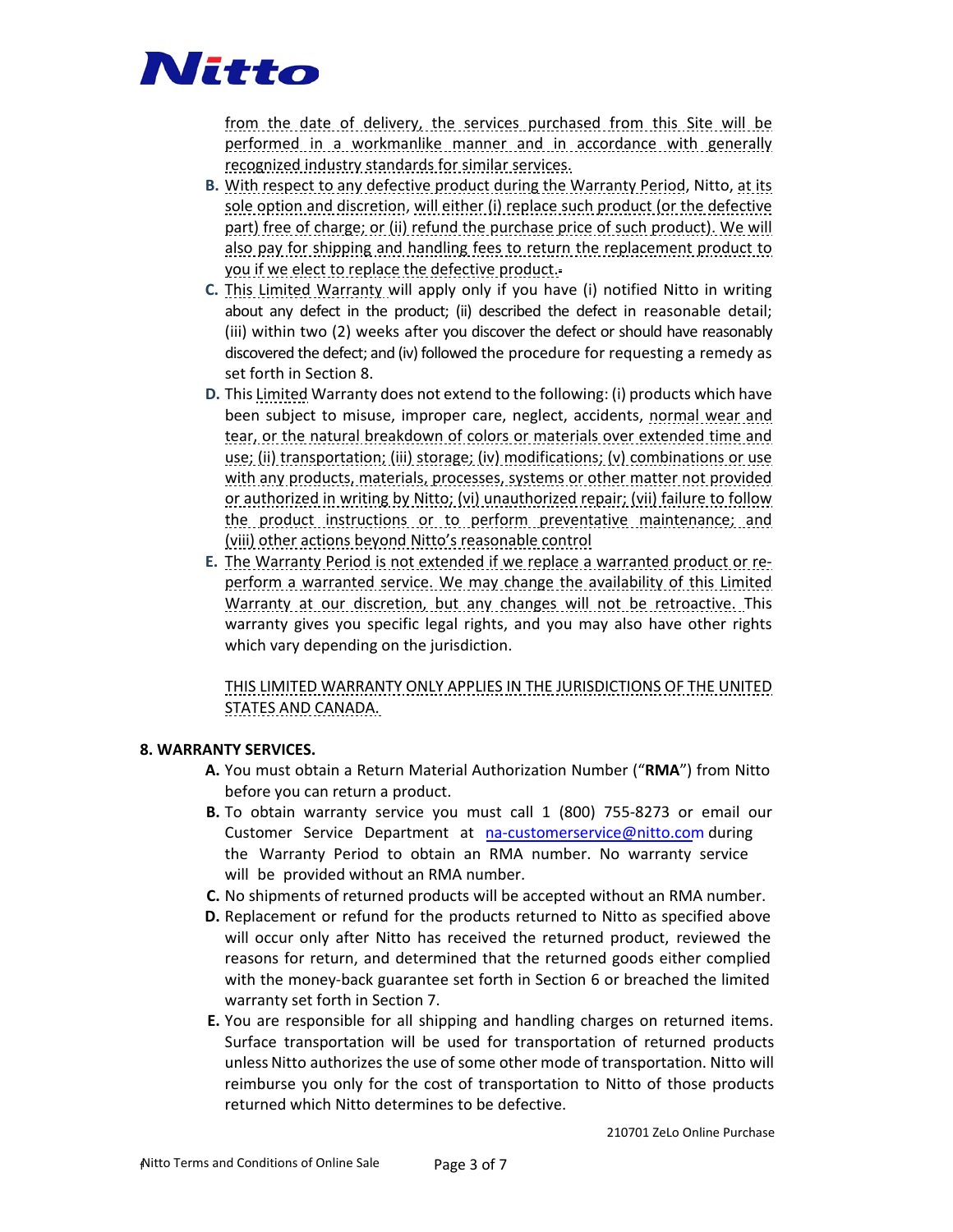

- **F.** You bear the risk of loss during shipment. We therefore strongly recommend that you fully insure your return shipment against loss or damage and that you use a carrier that can provide you with proof of delivery for your protection.
- **G.** Refunds are at our sole discretion. If we decide to issue a refund instead of a replacement, your refund will be credited back to the same payment method use to make the original purchase on the Site.
- **9. DISCLAIMER OF WARRANTY.** THE LIMITED WARRANTY SET FORTH IN SECTION 7 HEREOF IS EXCLUSIVE AND IN LIEU OF ANY AND ALL OTHER WARRANTIES, EXPRESS OR IMPLIED, INCLUDING WITHOUT LIMITATION, WARRANTIES OF MERCHANTABILITY AND FITNESS FOR A PARTICULAR PURPOSE, AND ANY AND ALL SUCH OTHER WARRANTIES ARE HEREBY DISCLAIMED AND EXCLUDED. WE DISCLAIM ALL OTHER WARRANTIES, EXPRESSED OR IMPLIED, STATUTORY OR OTHERWISE, INCLUDING WITHOUT LIMITATION, THE WARRANTIES OF MERCHANTABILITY AND FITNESS FOR A PARTICULAR USE. SOME STATES DO NOT ALLOW DISCLAIMERS OF IMPLIED WARRANTIES, SO THIS DISCLAIMER MAY NOT APPLY TO YOU. TO THE EXTENT SUCH WARRANTIES CANNOT BE DISCLAIMED UNDER THE LAWS OF YOUR JURISDICTION, WE LIMIT THE DURATION AND REMEDIES OF SUCH WARRANTIES TO THE DURATION OF THIS EXPRESS LIMITED WARRANTY.

#### **10.LIMITATION OF REMEDY**.

- **A.** OUR RESPONSIBILITY FOR DEFECTIVE PRODUCTS IS LIMITED TO REPLACEMENT OR REFUND AS SET FORTH IN THIS WARRANTY STATEMENT. OUR RESPONSIBILITY FOR DEFECTIVE SERVICES IS LIMITED TO REPAIR, RE-PERFORMANCE OR REFUND AS SET FORTH IN THIS WARRANTY STATEMENT. NEITHER ANY PERFORMANCE OR OTHER CONDUCT, NOR ANY ORAL OR WRITTEN INFORMATION, STATEMENT OR ADVICE PROVIDED BY US OR ANY OF OUR EMPLOYEES, SUPPLIERS, AGENTS, REPRESENTATIVES, SUCCESSORS OR ASSIGNS WILL CREATE A WARARNTY, OR IN ANY WAY INCREASE THE SCOPE OR DURATION OF THIS LIMITED WARRANTY.
- **B.** THIS LIMITED WARRANTY EXTENDS ONLY TO THE ORIGINAL PURCHASE OF PRODUCTS OR SERVICES FROM THE SITE. IT DOES NOT EXTEND TO ANY SUBSEQUENT OR OTHER OWNER OR TRANSFEREE OF THE PRODUCT OR ANY TRANSFEREE OR OTHER BENEFICIARY OF THE SERVICE.
- **C.** THE REMEDIES DESCRIBED ABOVE ARE YOUR SOLE AND EXCLUSIVE REMEDIES AND OUR ENTIRE OBLIGAITON AND LIABILITY FOR ANY BREAK OF THIS LIMITED WARRANTY. YOUR EXCLUSIVE REMEDY AND NITTO'S EXCLUSIVE OBLIGATION WILL BE AS NITTO ELECTS TO EITHER REPLACE OR REFUND THE FULL PRODUCT WITHIN A REASONABLE PERIOD OF TIME LESS SHIPING AND HANDLING CHARGES. IN NO EVENT WILL NITTO BE LIABLE FOR ANY CONSEQUENTIAL, INCIDENTAL, OR SPECIAL DAMAGES (INCLUDING, WITHOUT LIMITATION, LOSS OF REVENUES OR PROFITS, LOSS OF USE, COST OF REPLACEMENT, COST OF CAPITAL AND CLAIMS OF CUSTOMERS, INTEREST CHARGES, OR ANY INCREASED COSTS) WHICH ARISE IN CONNECTION WITH THIS AGREEMENT. OUR LIABILITY WILL UNDER NO CIRCUMSTANCSE EXCEED THE ACTUAL AMOUNT PAID BY YOU FOR THE DEFECTIVE PRODUCT OR SERVICE THAT YOU HAVE PURCHASED THROUGH THE SITE, NOR WILL WE UNDER ANY CIRCUMSTANCES BE LIABLE FOR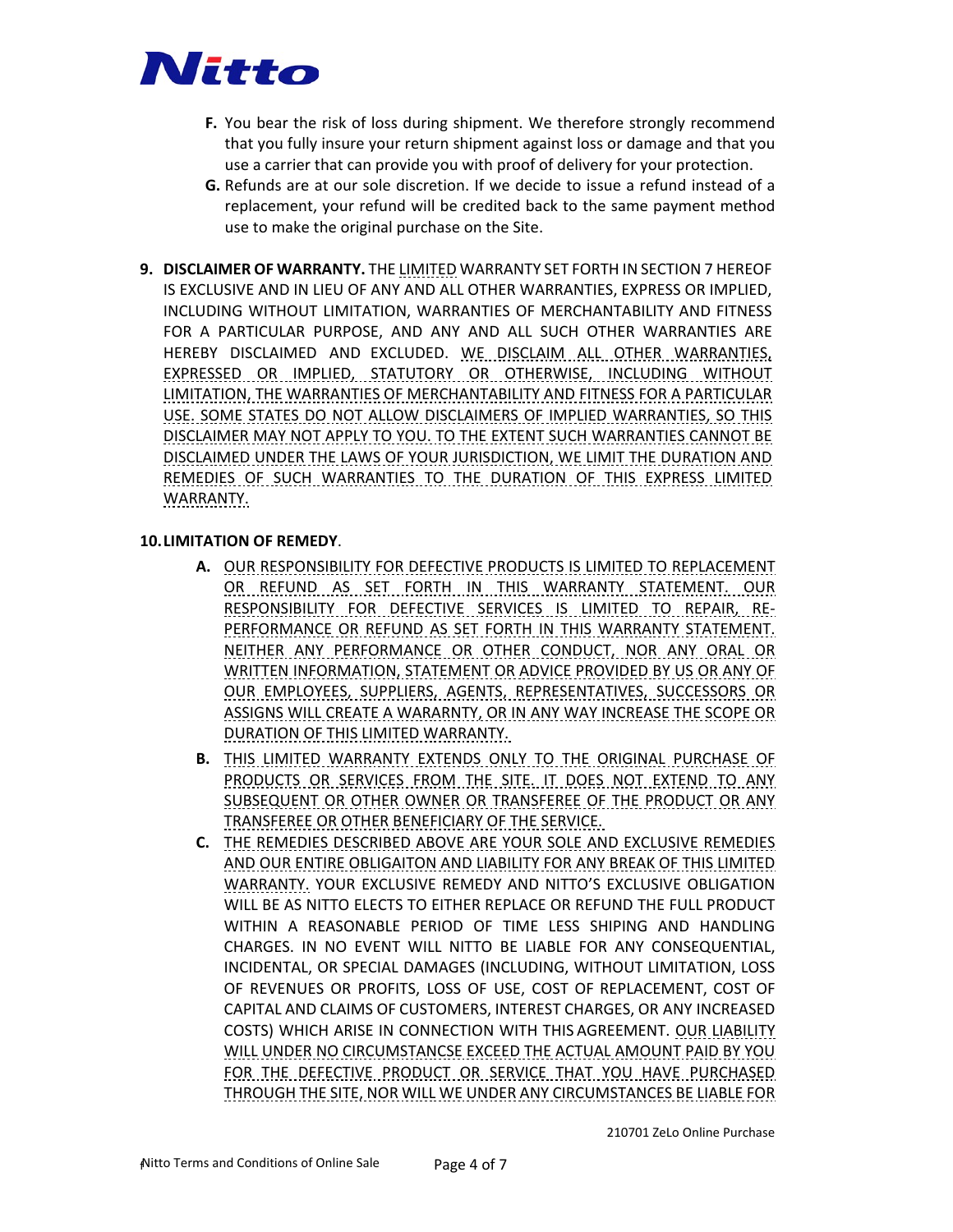

ANY LOSS OF PRODUCTION, WORK, DATA, USE, BUSINESS, GOODWILL, REPUTATION, REVENUE OR PROFIT, ANY DIMINUTION IN VALUE, OR COSTS OF REPLACEMENT GOODS OR SERVICES. SOME JURISDICTIONS DO NOT ALLOW THE EXCLUSION OR LIMITATION OF CONSEQUENTIAL OR INCIDENTAL DAMAGES, SO THE ABOVE LIMITATION OR EXCLUSION MAY NOT APPLY TO YOU.

- **D.** YOU WAIVE ALL OTHER REMEDIES, STATUTORY OR OTHERWISE INCLUDING, WITHOUT LIMITATION, THE REMEDIES OF SPECIFIC PERFORMANCE AND REPLEVIN. ANY ACTION BROUGHT BY YOU IN CONNECTION WITH NITTO'S PERFORMANCE HEREUNDER MUST BE COMMENCED WITHIN ONE (1) YEAR AFTER SUCH CAUSE OF ACTION OCCURS OR WILL BE DEEMED WAIVED.
- **11.INDEMNIFICATION AND PATENTS AND LICENSES**. You agree to indemnify and hold Nitto harmless from and against all claims, damages, losses, and expenses, including attorneys' fees and costs, in case it will be necessary to file or defend an action arising out of (i) Your use of the products ordered, including but not limited to liabilities arising from bodily injury, including death or property damage to any person; (ii) the alleged infringement of any patent or license through your use or sale of a manufactured good or any assembly, circuit, combination, method or process in which you use any of the products sold hereunder; (iv) the alleged infringement or any trademark or violation of any law resulting from the marking, labeling, or branding, by you of the products sold hereunder, (v) Your breach of these terms and conditions, including, but not limited to, the requirements of Section 16 or (vi) claims of governmental authorities.
- **12.PRIVACY.** We respect your privacy and are committed to protecting it. Our Privacy Policy [nitto.com/privacy](https://nittogr-my.sharepoint.com/personal/a514967_nitto_com/Documents/Documents/ZELO%20PROJECT%20(SUMMER%202021)/ZELO%20WARRANTY%20-%20TERMS%20&%20CONDITIONS%20(JUNE%202021)/nitto.com/privacy) Governs the processing of all personal data collected from you in connection with your purchase of products or services through this Site.
- **13.INTELLECTUAL PROPERTY RIGHTS.** You do not acquire any rights in respect of the intellectual property rights of Nitto, or its affiliated companies, used in connection with the products or services, and all such rights and related goodwill are, and will remain, vested in the party that is the owner of the intellectual property right.
- **14.PRICES.** All prices quoted by Nitto will be subject to change without notice.
- **15.FORCE MAJEURE.** Any delays in or failure by either party in the performance of any obligations hereunder shall be excused if and to the extent such failures or delays are caused by occurrences beyond a party's reasonable control, including Acts of God, strikes or other labor disturbances, war, whether declared or not, fire, inability to secure transportation, or any other cause which cannot be reasonably controlled by such party.
- **16.COMPLIANCE WITH LAWS.** You warrant that you shall continue, in performing hereunder, to comply with all applicable laws in the relevant jurisdictions, including, but not limited to the Magnuson-Moss Consumer Warranty Act; The Clean Air Act, 42 U.S.C. S7401 et seq.; The Clean Water Act, 33 U.S.C. S1251 et seq.; The Comprehensive Environmental Response, Compensation and Liability Act, 42 U.S.C. S9601 et seq.; The Toxic Substance Control Act, 15 U.S.C. S2601 et seq.; The Resource Conservation and Recovery Act, 42 U.S.C. S6901 et seq.; The Safe Drinking Water Act, 21 U.S.C. S349 etseq.; The National Environmental Policy Act, 42 U.S.C. S4321 et seq.; Occupational Safety and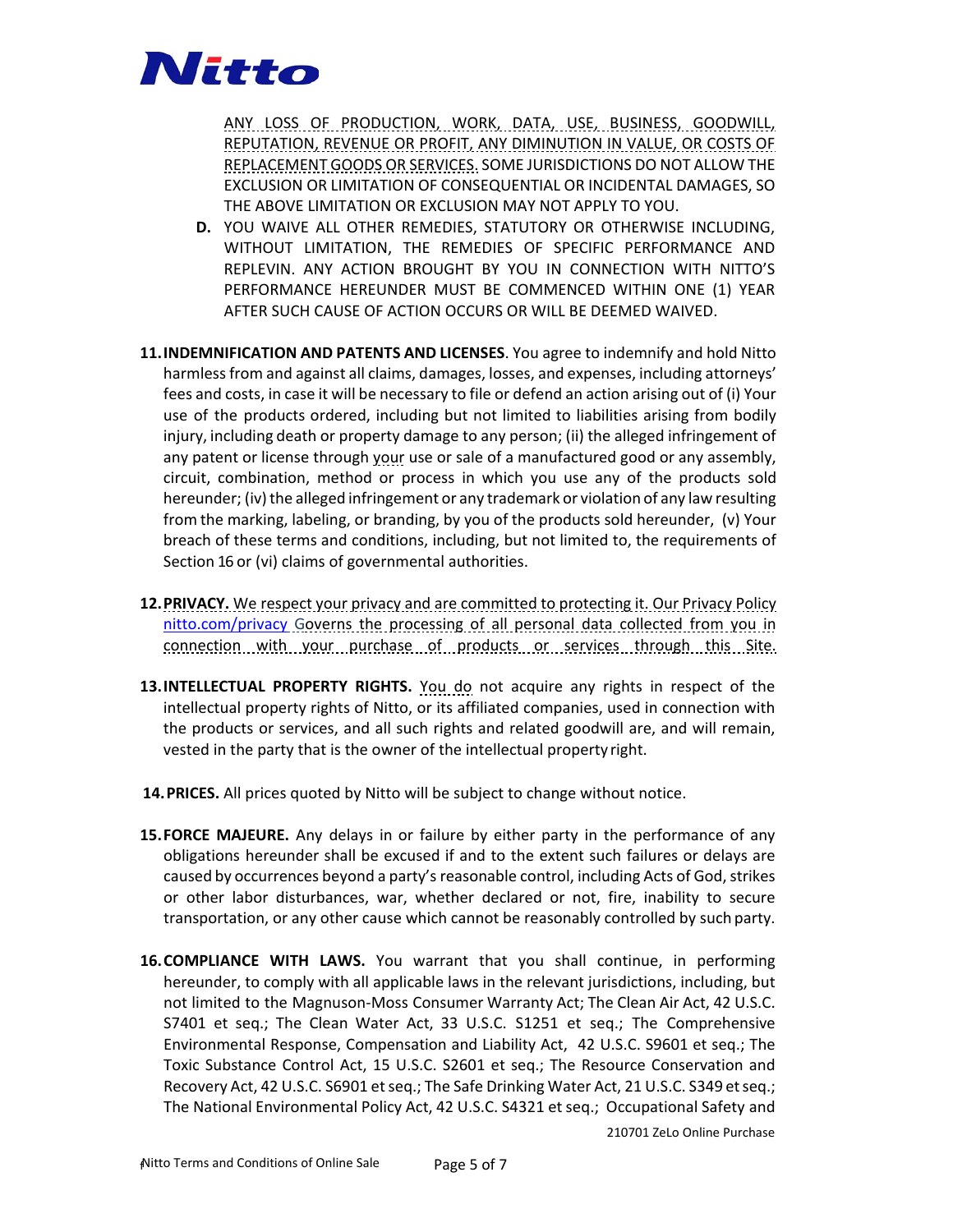

Health Act, 29 U.S.C. S651 et seq.; together with any amendments thereto and regulations promulgated thereunder; federal and state automotive and other safety requirements; the Fair Labor Standards Act of 1938; and (if the applicable purchase order is made with reference to a government contract) the applicable provisions of the Armed Services Procurement Regulations, the Federal Procurement Regulations, and Executive Order 11246 of September, 1965. Any costs incurred by Nitto as a result of Customer's non-compliance may be charged back to the Customer. The remedies provided for in this section shall be in addition to any other remedies provided for herein or by law.

- **17.GOVERNING LAW**. This agreement will be governed and construed in accordance with the laws of the State of New York, without application of any choice of law rules, conflict of laws principles, or the provisions of the 1980 United Nations Convention on contracts for the International Sale of Goods.
- **18.ARBITRATION. Please carefully read this provision, which applies to any dispute between Customer and Nitto.** For any dispute you have with Nitto with respect to the products sold hereunder, you agree to first contact Nitto using the remedy procedures set forth in Section 8 in an attempt to resolve the dispute informally. Each party hereby agrees that in the event that both parties are not able to resolve the dispute, all claims, and disputes (including, but not limited to, third-party claims) arising out of or relating to this Agreement will be settled by confidential and binding, individual arbitration by the American Arbitration Association in accordance with its Commercial Arbitration Rules. The place of arbitration will be New York, New York and the arbitration will be conducted in English. Any decision or award as a result of any such arbitration proceeding must (a) be in writing, (b) provide an explanation for all conclusions of law and fact, and (c) include the assessment of costs, expenses, and reasonable attorneys' fees. Any such arbitration must be conducted by an arbitrator experienced in the subject matter of the dispute and include a written record of the arbitration hearing. The parties reserve the right to object to any individual who shall be employed by or affiliated with a competing organization or entity. An award of arbitration may be confirmed in a court of competent jurisdiction. Notwithstanding the above, you may opt out of this arbitration provision by emailing Nitto at [na-marketing@nitto.com](mailto:na-marketing@nitto.com) within thirty (30) days after consenting to this Agreement, stating your Name and e-mail address and intent to opt out of the arbitration provision; in such case, the parties hereby irrevocably consent to bring any action to enforce this Agreement in the federal or state courts located in Manhattan County, New York, USA.
- **19.VALIDITY OF PROVISIONS: SEVERABILITY**. The provisions hereof will be interpreted to be valid and enforceable under applicable law to the extent that such interpretation does not materially alter such provisions; provided, that if any such provision becomes invalid or unenforceable under applicable law, such provision will be stricken to the extent necessary and the remainder of such provision and the remainder of these General Terms and Conditions will continue in full force and effect.
- **20.NON-WAIVER OF RIGHTS.** No failure or delay by Nitto in exercising any right or remedy hereunder will operate as a waiver of or impair any such remedy. No single or partial